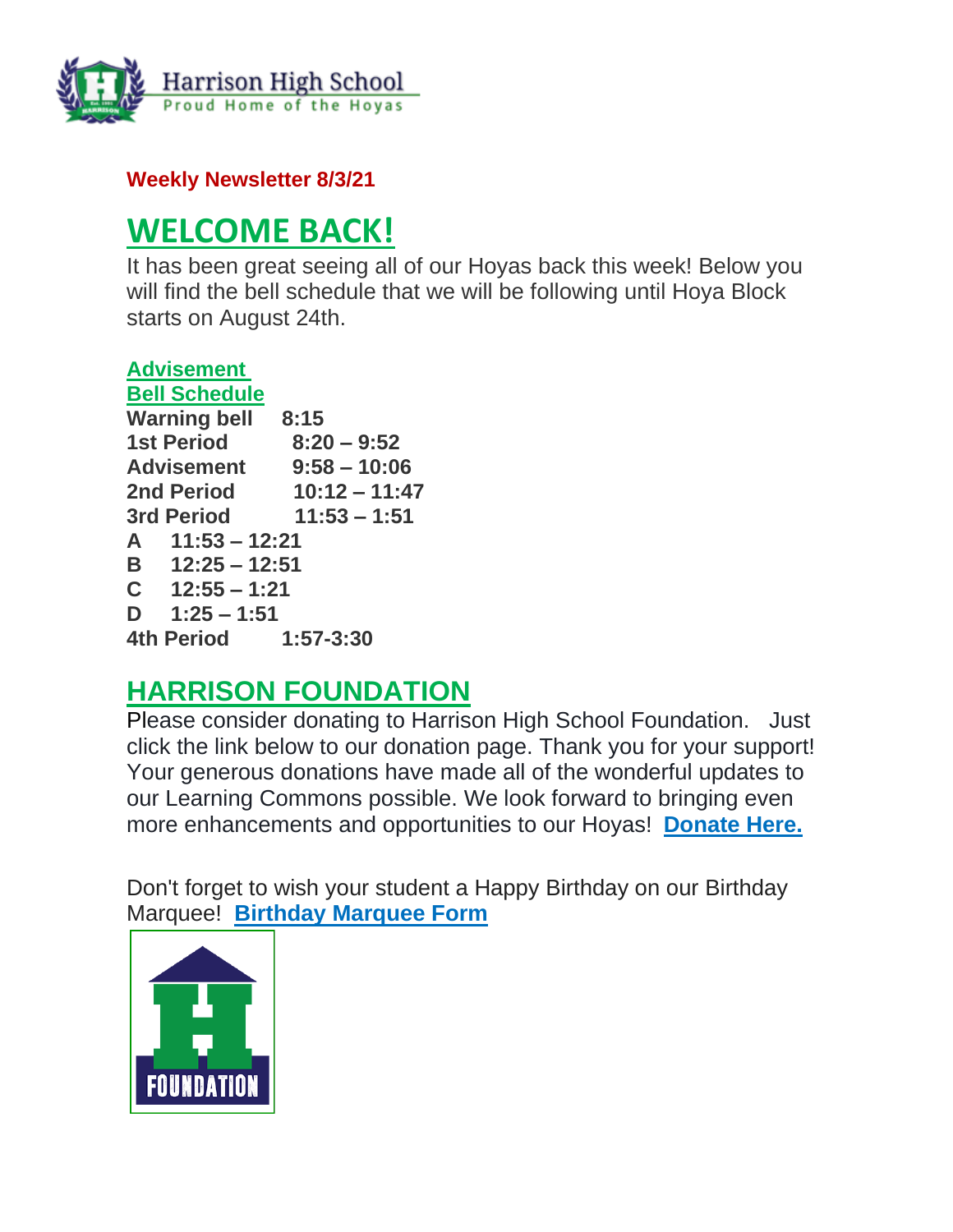## **PTSA**

#### H**arrison HS PTSA - It's Not a FAMILY without YOU!**

Your involvement and financial support are key to the success of our students and the quality of life at HHS. All of our families (parents and students), faculty/staff and friends are encouraged to join the HHS PTSA Family! It's not a FAMILY without YOU! The HHS PTSA funds, organizes and supports many programs/events, such as: **Senior Scholarships, Teacher Grants, Reflections, Quest College Fair, Red Ribbon Week, Teacher of the Year, Staff Appreciation, Baccalaureate, and many more….** Just by joining, **you** make a difference! Please consider making a donation in addition to your membership. **Donations of any amount** make a difference to the programs funded by the PTSA and are 100% tax deductible.

### **PLUS…. Just for joining, each member will receive coupons for FREE food from local favorites: Chick-fil-A, Otter's, Daily Grind and Moe's -- valued at over \$23, your membership more than pays for itself!**

Please use the link below to join Harrison HS PTSA, visit us at **[harrisonptsa.org](http://url503.cobbk12.org/ls/click?upn=oq5wnnHoD1NAxpT8rNAGXJWwsG5b-2FroT1CF2NF6Yld31lJ8koaDYCo834Pbyx8Mi8XSu_W-2BfLYUoUwwI1tuGClKRhhPOSepcZIFoXnUIMjiA717kQ1i13BNQTwwJ9cl-2BWArXrjMDzmdYDAz26vF1M-2BNMQlp4yJlkQdG8V-2F2Es3cmwJPljw3FU4pKBt2HhCi6Ty1fLfRD-2FGSwrO-2BKf6WV8X4DlHuChEfg4ji02dOfxIg4OFuwodSTT-2F6CYA7OjcvoYdo-2BFtjHZtB5ZQKcHwtoahaAQQP5a-2FqVixlfi7F2tVebyNxAplEDjxXH2F2Y5S7nl19mcpUjMutBSxjHNtd6qiED3JA-3D-3D)**

**[Print and Mail](http://url503.cobbk12.org/ls/click?upn=oq5wnnHoD1NAxpT8rNAGXJWwsG5b-2FroT1CF2NF6Yld14gse4QZS08dszHhRnpKhTYW3b78LN4YPpyhp4VLkhIfkfI74jrE5WwsbBqWozhPBVcHSuKNRS79hXrFvNRmZNTOrPzfLoub52F11D8OdhXQ-3D-3DEGI0_W-2BfLYUoUwwI1tuGClKRhhPOSepcZIFoXnUIMjiA717kQ1i13BNQTwwJ9cl-2BWArXrjMDzmdYDAz26vF1M-2BNMQlp4yJlkQdG8V-2F2Es3cmwJPljw3FU4pKBt2HhCi6Ty1fLCDEsI3SoB6KAaFFZL11rYY2-2BNYPqdGIN1oOqGDTNay4eWm-2BpsGi5FqC1IZcti417x14uJYUlet3wq2efGFocYfN0l9Utxl8QHZuxYJD9ewfQp7d3ihOLfc3DXjazt2ABcn0wCVinPUZQTMFT32dwzQ-3D-3D)**

**[Pay online via Paypal](http://url503.cobbk12.org/ls/click?upn=Lr5Kj85exJaDj793QUoDMyM6tVfiYr-2BWgZ9rxJSqAJNYsSRmIXv5b7dRcuEui7-2F572HD_W-2BfLYUoUwwI1tuGClKRhhPOSepcZIFoXnUIMjiA717kQ1i13BNQTwwJ9cl-2BWArXrjMDzmdYDAz26vF1M-2BNMQlp4yJlkQdG8V-2F2Es3cmwJPljw3FU4pKBt2HhCi6Ty1fLGdYNy6H3-2BZxaYq27Sr4M-2Bmf-2FVlXzDvgQI9VHePcbyVMkQMqv62N8eOopv73SF10kCx2MTHPJJaHd-2BAiiacgAq3qanyotwUTLzK1SwD1JZ6FVc-2Fa6PtH1-2FJNh0GaKH1dVKtzMcszuhdXucnBdXtbBAQ-3D-3D)**

### **NEW WEBSITE**

One last reminder that Harrison's website has transitioned to the new Cobb County School District template to align with the other school websites in our district. Please visit our new website at **[https://www.cobbk12.org/harrison.](http://url503.cobbk12.org/ls/click?upn=oq5wnnHoD1NAxpT8rNAGXMR1eG7MJW44UQRvGTy3TsqQ9jZ2WIdGcqV8ptBmt7C9CzTL_W-2BfLYUoUwwI1tuGClKRhhPOSepcZIFoXnUIMjiA717kQ1i13BNQTwwJ9cl-2BWArXrjMDzmdYDAz26vF1M-2BNMQlp4yJlkQdG8V-2F2Es3cmwJPljw3FU4pKBt2HhCi6Ty1fLmUIlH5SIGiFLOAxwK1NbD-2BW0q1h08bWwduXlgQacqwtcmXGyN2OPHzqFP-2FE8FuCXC6dJh1ZQ2J05r3cXRr6TxhxdsdK19Kk6HMWCrcru5Dmv-2BGczShemawonqN-2Fv-2BtPimvEgkJLqP0wzoDbny0tubQ-3D-3D)**

## **STUDENT SCHEDULES**

Student schedules are now available via StudentVUE. The drop/add deadline was May 12th. We are now very busy reviewing transcripts to ensure proper course placement, assisting teachers with fall semester procedures, and getting ready for the new school year. If you feel there is an error on your schedule, you can discuss with your teacher the first day of school who, if they agree, can submit a course change request on your behalf. Teachers have been instructed to only submit a course change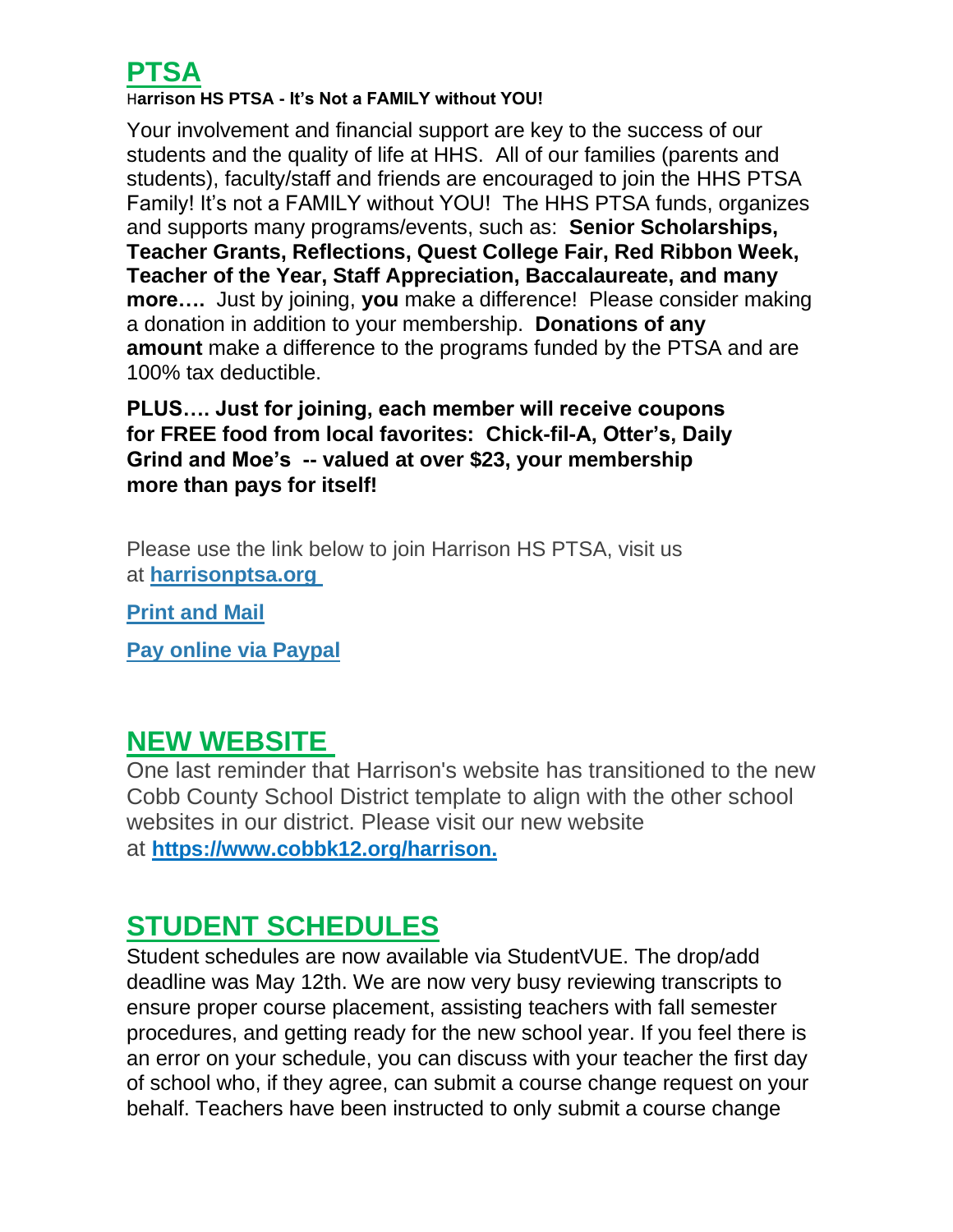request if a student is misplaced, as the time for a change of heart in selected courses has passed.

# **PRE-COURSE ASSIGNMENTS**

Be sure to complete your pre-course assignments for your upcoming courses! All Pre-Course assignments are due at the end of the second week of fall semester view the **pre-course catalog** for complete details.

## **STUDENT PARKING**

At this time, all Junior and Senior parking applicants have either been assigned and/or notified with instructions for decal pick up and payment. If a student has not yet picked up their decal, they must do so by this Friday, August 6th, no later than 3:00, in Room 801, or their reserved decal will no longer be held for them.

We will still accept applications, but they may be placed on the waitlist.

# **CAR RIDERS AND STUDENT DRIVERS**

In a continued effort to ensure safety on our campus, please note that student drivers and car riders should only exit out of the main entrance/exit during dismissal and arrival. Exiting by the attendance building will not be an available route during dismissal or arrival in order to make certain busses are able to exit safely and orderly. Please refer to the image below for the proper dismissal route for student pick-up during dismissal.



# **HOYA BLOCK**

We will be returning to a Hoya Block schedule this school year. The Fall Hoya Block course catalog is now available. Registration will be open until August 13, 2021, through the link on the website where students will pick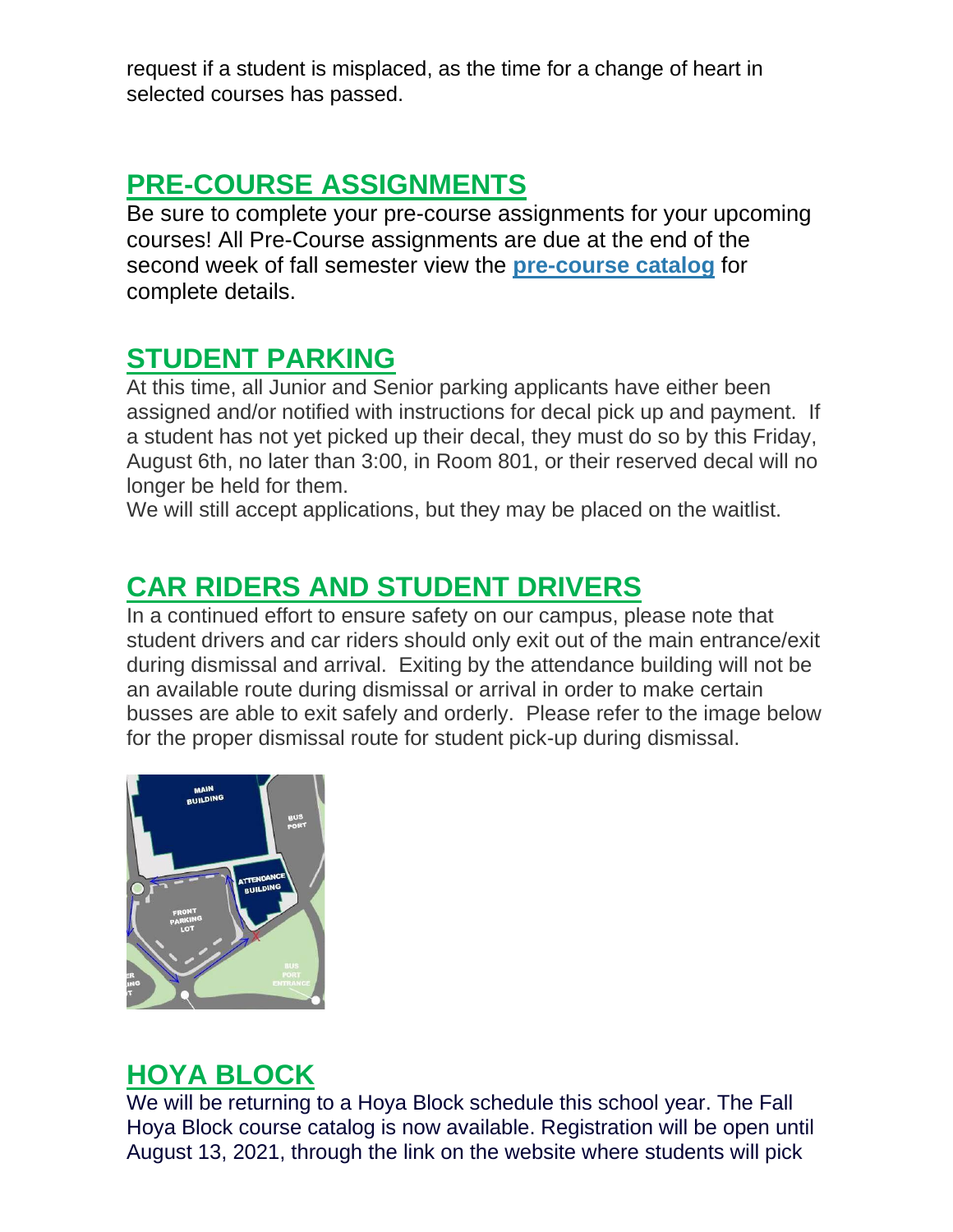their top three Hoya Block choices. Hoya Block will begin on Tuesday, August 24, 2021. Students should keep in mind which academic course they may need extra time and assistance in during the fall semester. No matter what you decide, we have a Hoya Block course for you! Click **[here](http://url503.cobbk12.org/ls/click?upn=oq5wnnHoD1NAxpT8rNAGXO9pgQjsMrFEdSeXOUfDN1RNYi1mliRq8sVsqzpI6uB-2BrGWS8bzmiDnBwjpWeaH-2FUg-3D-3DqHZR_W-2BfLYUoUwwI1tuGClKRhhPOSepcZIFoXnUIMjiA717kQ1i13BNQTwwJ9cl-2BWArXrjMDzmdYDAz26vF1M-2BNMQlp4yJlkQdG8V-2F2Es3cmwJPljw3FU4pKBt2HhCi6Ty1fLjUDjOIydD6QtJ0Ocs8IX-2F9MT7HeQXdJti69HjdwxIxoOxHPSXqQx9qFn5yXVAkmUNhfpRZkQTNBvgRCTT3vKjNXkc-2F315yqZGG4AesPpcZsqDlshsUfkD-2Fv4ZICX5vjJNqK-2B8lCsx8gylZVyeki1tA-3D-3D)** for more information.

# **PSAT**

Juniors mark your calendar to sign up for the PSAT by September 10th!



# **STUDENT ADVISORY COUNCIL**

State School Superintendent Richard Woods is seeking students in grades 10-12 to serve on his 2021-22 Student Advisory Council. These students will meet with Superintendent Woods to discuss the impact of state policies in the classroom, along with other issues related to education, and will serve as the Superintendent's ambassadors to their respective schools. Click **[here](http://url503.cobbk12.org/ls/click?upn=Q-2BKaVIKfS2AqG1NntRWXIqe3VLrAF6HtQZXW1Eop37-2BHD1-2FJeBI8RcsNCzxppcBz0DlAzN5HVHa4jFBsYhEq-2FUVgWthq2RRvM9F0zX8M0Vjt3pq3PwjaP2vD899wlGCKL-2FbQkJCv-2FULXRwyGRUhRdD79jLfwSMsaoYuk041bP8VBnXEMtiZxjxFmTqNQIiDl05moPvNR7iQpF1RBfD1M-2F1ZltHUDmR2kDQHZGWBrTmckHXKw9W-2Ff6olQiP5lcFsvpbzurs0m-2FTUqvFaxeYLaLbxZvuPe2dYGl9mFrCbRiJ5pFURi4GvfIF9m8FHzvD2GHPTPAcQrPwBHaWyYYcAtgojlrTC18aFsFB8CalOhv61O-2FxDCOE3HTmJVYi-2BCu8unjtzDvWlQ8n3x5EcIUTXdGpTd-2F5QA-2FrecXOvTwEMOWah96qCoIjOQDgd3D6rvUOmmq3yK4w7kB0ygDlT71pFShH35UB8oscMBWUz0X9fkwnLNCfdpXJNKtLnl-2BALDTpAAFncw6fbG4cRD4kMDx4svm2NRxStOqH23ZZEEWFbHqwIU-2BR8eEND0K8qcNLQlEXFZhDGZC5MwG01ZySXpwJdvyObOG7-2B8trq2fYpPF5J6ww2z71HJT0EUpfBsEsZ9kWVlJQxD_W-2BfLYUoUwwI1tuGClKRhhPOSepcZIFoXnUIMjiA717kQ1i13BNQTwwJ9cl-2BWArXrjMDzmdYDAz26vF1M-2BNMQlp4yJlkQdG8V-2F2Es3cmwJPljw3FU4pKBt2HhCi6Ty1fLEpwFYBFqe2NOmeG2XnKaS-2BPxhKATgmVMFCq1XvGYxCMFu-2Bq9d-2FHlPJ3W-2Bs-2BODMoFazkCxa7eWT3ivINesQMVmhvZ-2F8dwDFLbp0-2BKKzkx4OWFxFJgh-2FRTIVG8fwtONfZwnDVEI2s07FlZvtsDsGBYZw-3D-3D)** for more information.

## **COUNSELING NEWS**

### **COUNSELING CALENDAR**

Please check the Counseling Calendar frequently for important dates, including Virtual Parent and Student Q&A sessions, Virtual College Visit information, and much more! Click here, **[Harrison Counseling](http://url503.cobbk12.org/ls/click?upn=G8An3K6JlHsR8QtKBFuzdoB1znjZkDc3Km2Sgf1PHVpycz16KMZXgXgxh3dcC-2FS8NJmdhIjRhMEVOdXvIran0PoO612nc8dPRxDRKmrySvOyPaCPkwQVxnm5P9WY4kGuByjjBLs9jX8AnVcQz2F0xdPJWUq-2BTqmbYJsClRyFwEgRo9BS-2BibqsB2DQhPPMblVIxMp_W-2BfLYUoUwwI1tuGClKRhhPOSepcZIFoXnUIMjiA717kQ1i13BNQTwwJ9cl-2BWArXrjMDzmdYDAz26vF1M-2BNMQlp4yJlkQdG8V-2F2Es3cmwJPljw3FU4pKBt2HhCi6Ty1fL-2FBkrm8neUjsXOpN3tezQixBx1Uj5rMZBrM44m9GGLvoesu5p-2FgvQPQwExPgCPxxLypY1DfdpBdIOWBk-2B2d4jVmXSua65mavLOu5xV5xqeVKbyUU5weFefxCY7nlE-2BW5O6AN-2BdIHQM7LwEwUclA0j8w-3D-3D)  [Calendar,](http://url503.cobbk12.org/ls/click?upn=G8An3K6JlHsR8QtKBFuzdoB1znjZkDc3Km2Sgf1PHVpycz16KMZXgXgxh3dcC-2FS8NJmdhIjRhMEVOdXvIran0PoO612nc8dPRxDRKmrySvOyPaCPkwQVxnm5P9WY4kGuByjjBLs9jX8AnVcQz2F0xdPJWUq-2BTqmbYJsClRyFwEgRo9BS-2BibqsB2DQhPPMblVIxMp_W-2BfLYUoUwwI1tuGClKRhhPOSepcZIFoXnUIMjiA717kQ1i13BNQTwwJ9cl-2BWArXrjMDzmdYDAz26vF1M-2BNMQlp4yJlkQdG8V-2F2Es3cmwJPljw3FU4pKBt2HhCi6Ty1fL-2FBkrm8neUjsXOpN3tezQixBx1Uj5rMZBrM44m9GGLvoesu5p-2FgvQPQwExPgCPxxLypY1DfdpBdIOWBk-2B2d4jVmXSua65mavLOu5xV5xqeVKbyUU5weFefxCY7nlE-2BW5O6AN-2BdIHQM7LwEwUclA0j8w-3D-3D)** or go to the Counseling page on **[www.harrisonhigh.org](http://url503.cobbk12.org/ls/click?upn=oq5wnnHoD1NAxpT8rNAGXO9pgQjsMrFEdSeXOUfDN1SmFc2KsGzpApGt0h4W-2BnTi3qOMFT0pAhpU4g9jzi2oghIA-2BD5qxCmArcny4yPncCY-3DIjDL_W-2BfLYUoUwwI1tuGClKRhhPOSepcZIFoXnUIMjiA717kQ1i13BNQTwwJ9cl-2BWArXrjMDzmdYDAz26vF1M-2BNMQlp4yJlkQdG8V-2F2Es3cmwJPljw3FU4pKBt2HhCi6Ty1fLQNLzYdmyYBQE6-2BBK8u2gxFGbH6a8LIU4YV1K7JqzOM62mR5PhUad8vLIldB-2ByY6sN35P4rIOeirK8Vp7I6Pn0N6J-2BmQPkLXAHr2tjipp5P-2FQGIv2eKfRY6C7iT4vsUOtuPOvD81lnnNxYnMxWdFL9Q-3D-3D)**.

### **COUNSELING GROUPS SURVEY**